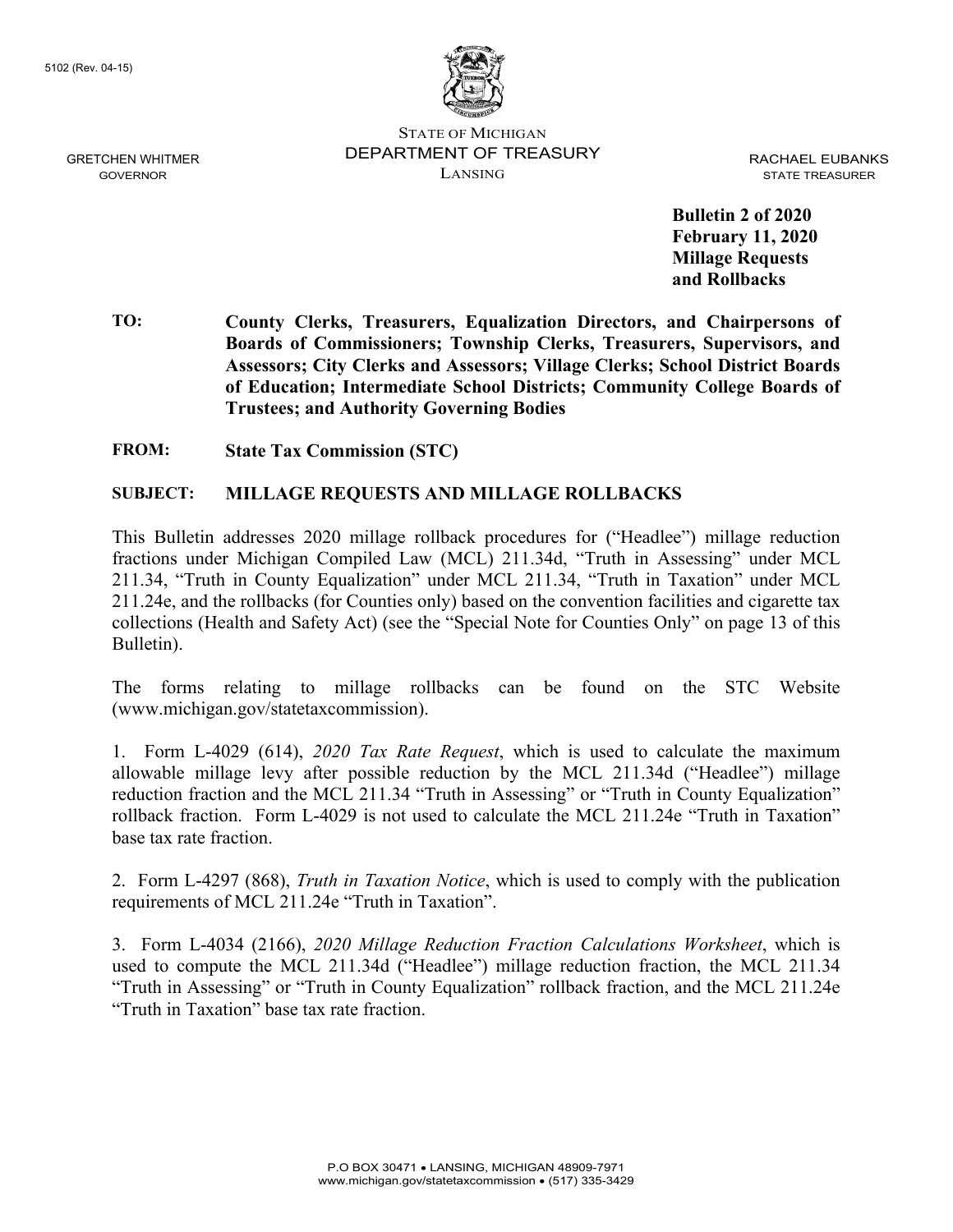### **A. Important Information for 2020:**

- **1. Eligible Personal Property Tax Exemption:** P.A. 402 of 2012 as amended by P.A. 153 of 2013, MCL 211.9o, was effective December 31, 2013 for the 2014 Tax Year and exempts from taxation all eligible personal property. Eligible personal property is defined in the Act and detailed in the Guide to the Small Business Taxpayer Personal Property Tax Exemption. Beginning with the 2014 year, eligible personal property must be treated as losses in the Millage Reduction Formula.
- **2. Treatment of commercial personal property and industrial personal property for K-12 school operating millage rollback calculations only:** It is important for assessors and equalization directors to note that, both commercial personal property and industrial personal property are to be included with the "homestead" group of parcels which also includes parcels receiving a full or partial homeowner's principal residence, qualified agricultural property, or qualified forest property exemption. Commercial personal property now receives a partial exemption of up to 12 mills and the removal of its value from K-12 school operating rollback calculations is consistent with the longstanding policy of including that property's value with the "homestead" group of parcels that receive a partial exemption from the (up to) 18 school operating mills. In other words, the taxable value of both commercial personal property and industrial personal property will no longer be included in the "non-homestead" group of parcels, but will be included in the "homestead" group. Please note that the procedures required in this Bulletin supersede any conflicting guidance in previous letters and bulletins, including previous letters pertaining to Forms L-4025, L-4028, etc.
- **3. Treatment of expiring renaissance zones:** The State Tax Commission directs that, as a renaissance zone is expiring, qualified renaissance zone (REZ) parcels shall have their taxable values excluded from all rollback calculations for millages that are not wholly or fully levied against those REZ parcels.

For example, the taxable value of REZ parcels that have 75 percent of the County operating millage levied against them in one year shall be excluded from County operating millage rollback calculations for that year. In the following year, when the renaissance zone has expired and 100 percent of the County operating millage is levied against those parcels, the taxable value of those parcels shall be included in the rollback calculations for the County operating millage.<sup>1</sup> Do  $\overline{NOT}$  include in any rollback calculation any REZ parcels which do not have 100 percent of the millage levied against them.

This procedure is similar to and consistent with the rollback calculations "treatment by exclusion" of commercial personal property parcels and parcels with partial homeowner's principal residence exemptions, partial qualified agricultural property exemptions, etc.

<sup>&</sup>lt;sup>1</sup>Note that when REZ parcels in one year become subject to levy of 100 percent of a millage in the following year, their taxable value shall be treated as additions for rollback purposes for the taxing entity that did not levy 100 percent of its millage against those parcels in the prior year. Additionally, note that these additions for rollback purposes are not additions for capped value calculations.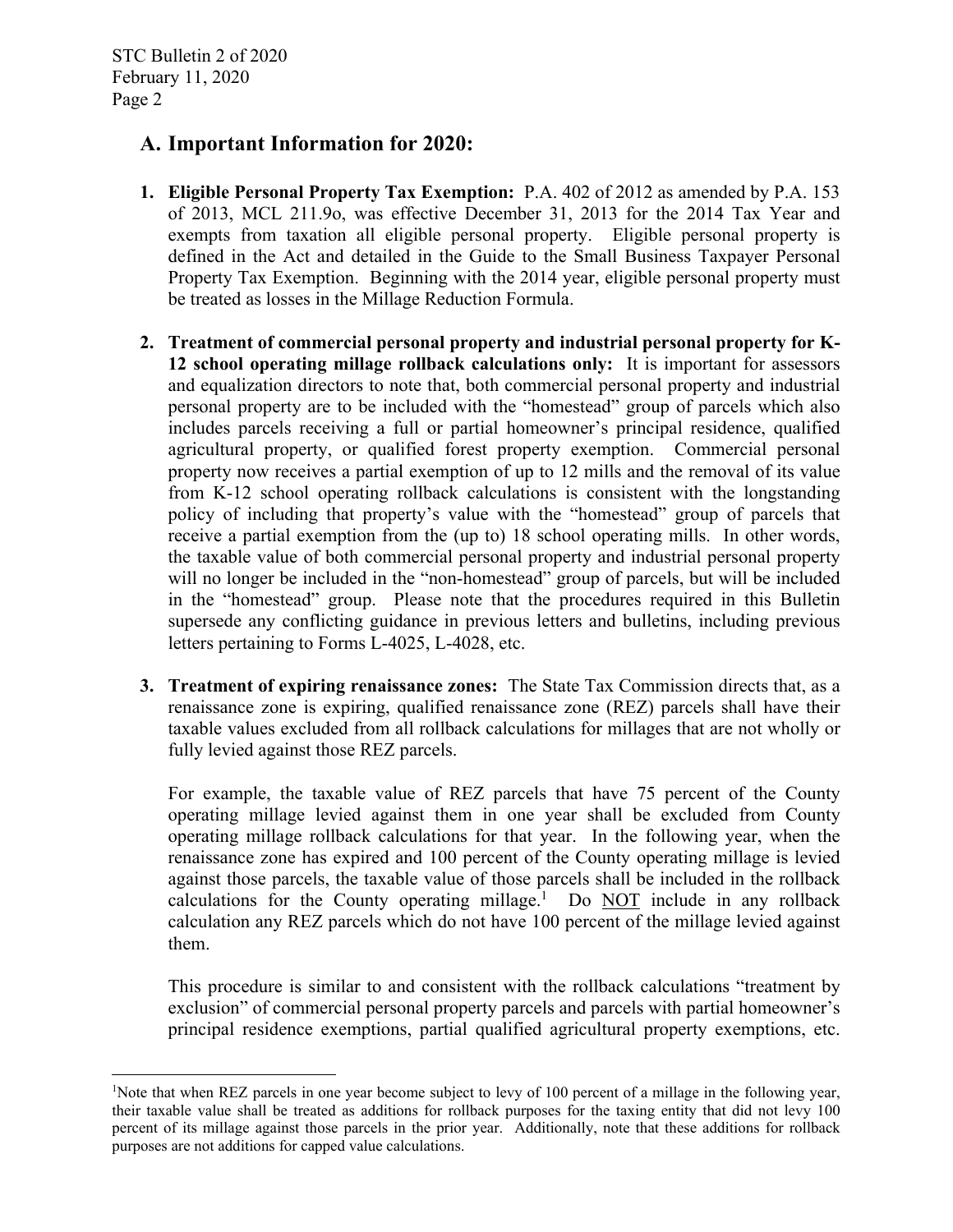from the non-homestead group of properties for K-12 school operating rollback calculations.

However, this procedure does not apply only to rollback calculations for local school operating millages. REZ parcels in "partially expired" renaissance zones shall have their taxable values excluded from ALL rollback calculations for ALL taxing jurisdictions having a millage which is not wholly or fully levied against the REZ parcels.

Please note that it is necessary to include the taxable value of REZ parcels in the rollback calculations for local school district sinking fund millages and for intermediate school district regional enhancement millages.

When calculating rollbacks that may be affected by the value of REZ parcels, it is important to use/adhere to the following guidelines:

- For millages that are not levied against REZ parcels, the value of REZ parcels should be excluded from rollback calculations.
- For millages that are levied against REZ parcels (intermediate school district regional enhancement millages and K-12 building and site sinking fund millages), the value of REZ parcels should be included in rollback calculations.
- For millages that are not levied against REZ parcels (i.e., for millages that are levied only on the non-REZ group of parcels), the value of parcels moving into REZ (exempt) status represent losses to the non-REZ group and the value of parcels moving out of REZ status represent additions to the non-REZ group.
- For millages that are levied against REZ parcels, the value of parcels moving into, or out of, REZ status do not represent additions or losses for rollback calculations.
- For capped value calculations, the value of parcels moving into, or out of, REZ status is not additions or losses (REZ parcels remain on the ad valorem roll).

# **B. 2020 Millage Reduction Fraction (MRF) Formula Required by MCL 211.34d**

The Headlee millage reduction fraction intends that, ignoring additions and losses, any current operating millage must be reduced if it would produce more tax dollars, adjusted for inflation, than it did last year. While this calculation may result in a millage reduction fraction that is less than 1.0000, it cannot exceed 1.0000.

### **1. 2020 formula for calculating the "Headlee" MRF:**

The following formula in general terms shall be used in 2020 for calculating the MRF:

$$
MRF = (prior year's taxable value - losses) X inflation rate multiplier
$$
  
current year's taxable value - additions

The following is the MRF formula stated in terms that are specific to its use in 2020:

2020 MRF = (2019 taxable value - losses) X 1.019 2020 taxable value - additions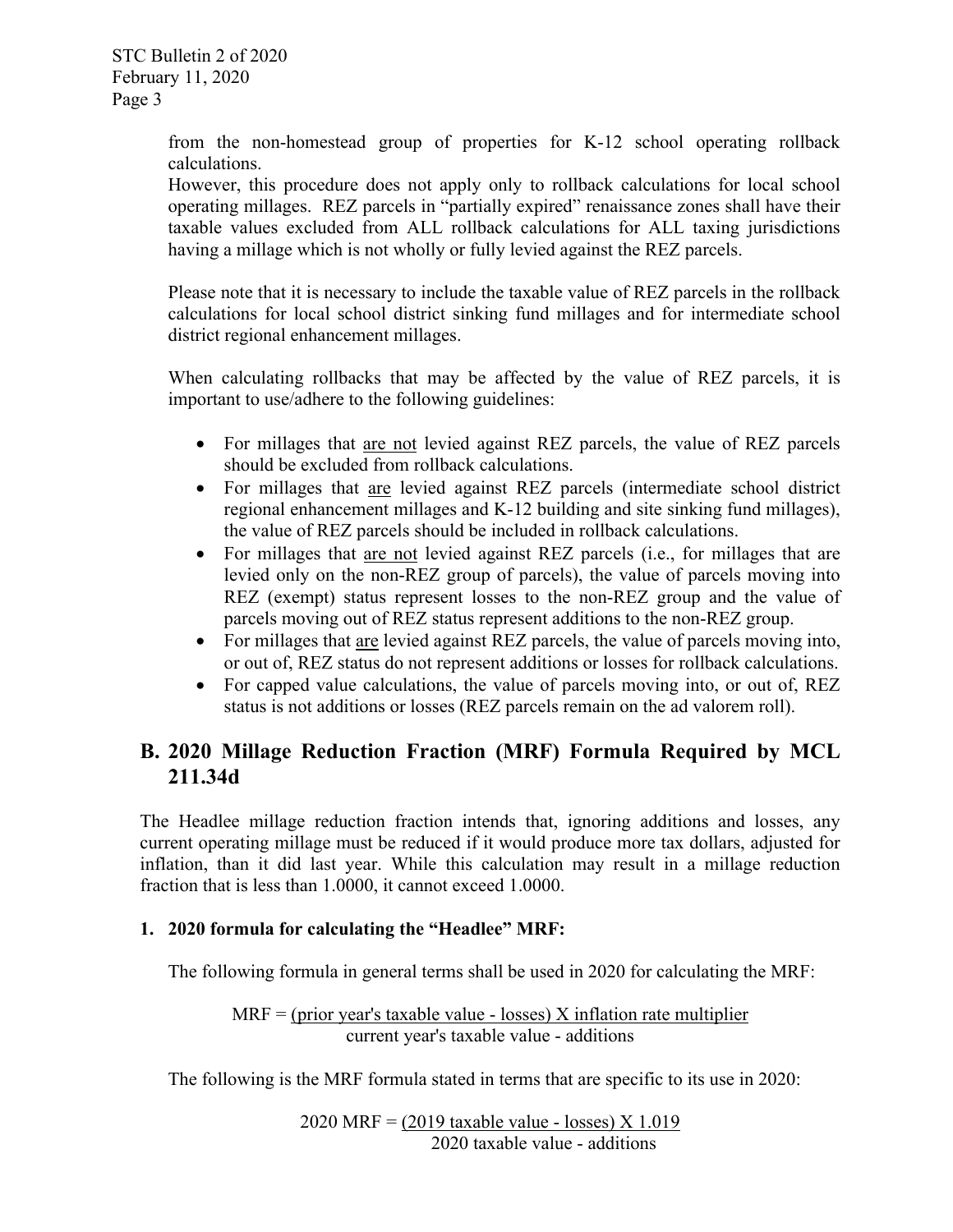STC Bulletin 2 of 2020 February 11, 2020 Page 4

Please note the following regarding use of the above formula:

- The amount of additions and losses are based on the taxable value of additions and losses as defined by Public Act (PA) 476 of 1996 and as found in MCL 211.34d.
- The Michigan Supreme Court ruled in WPW Acquisition Company v City of Troy that increases in value due to increases in occupancy are not constitutional additions. P.A 164 of 2014 amended MCL 211.34d to remove the language that defined increases in occupancy as additions and added language to the section limiting decreases in occupancy as losses to the time period prior to December 31, 2013.
- The Michigan Supreme Court also ruled in Toll Northville Ltd. and Biltmore Wineman LLC v Township of Northville that increases in value due to public infrastructure improvements are not constitutional additions. Increases in value due to the addition of public infrastructure are not to be included as additions in the above formula.
- The taxable value of some additions and losses are at 50 percent of true cash value and some may be less than 50 percent of true cash value. For more information about additions and losses, please see the instructions for Form L-4025 and State Tax Commission Bulletin No. 3 of 1995, including its supplements contained in Bulletin No. 3 of 1997. Please also see paragraph G of State Tax Commission Bulletin No. 15 of 2002. Additionally, please see State Tax Commission Bulletin No. 19 of 2002 concerning the calculation of additions and losses for personal property. Also, additions and losses are defined in MCL 211.34d.
- The inflation rate multiplier for 2020 "Headlee" calculations is 1.019.
- Excludes the taxable value for parcels that receive any type of partial or full exemption from the millage.

#### **2. Instructions regarding the rollback calculations for local school districts (these instructions do not apply to intermediate school districts or community colleges):**

For local school district rollback calculations, there may be two categories of parcels under certain circumstances: (1) "non-homestead" parcels and (2) all parcels in the local school district.

"Non-homestead" parcels are defined for millage rollback purposes as those parcels that do not have a partial or full exemption from the (up to) 18 mills of K-12 school operating millage.<sup>2</sup>

 $2$ Some units and software vendors have chosen to label commercial personal property and industrial personal property as 100 percent homeowner's principal residence exemption property (i.e., PRE) for rollback calculations.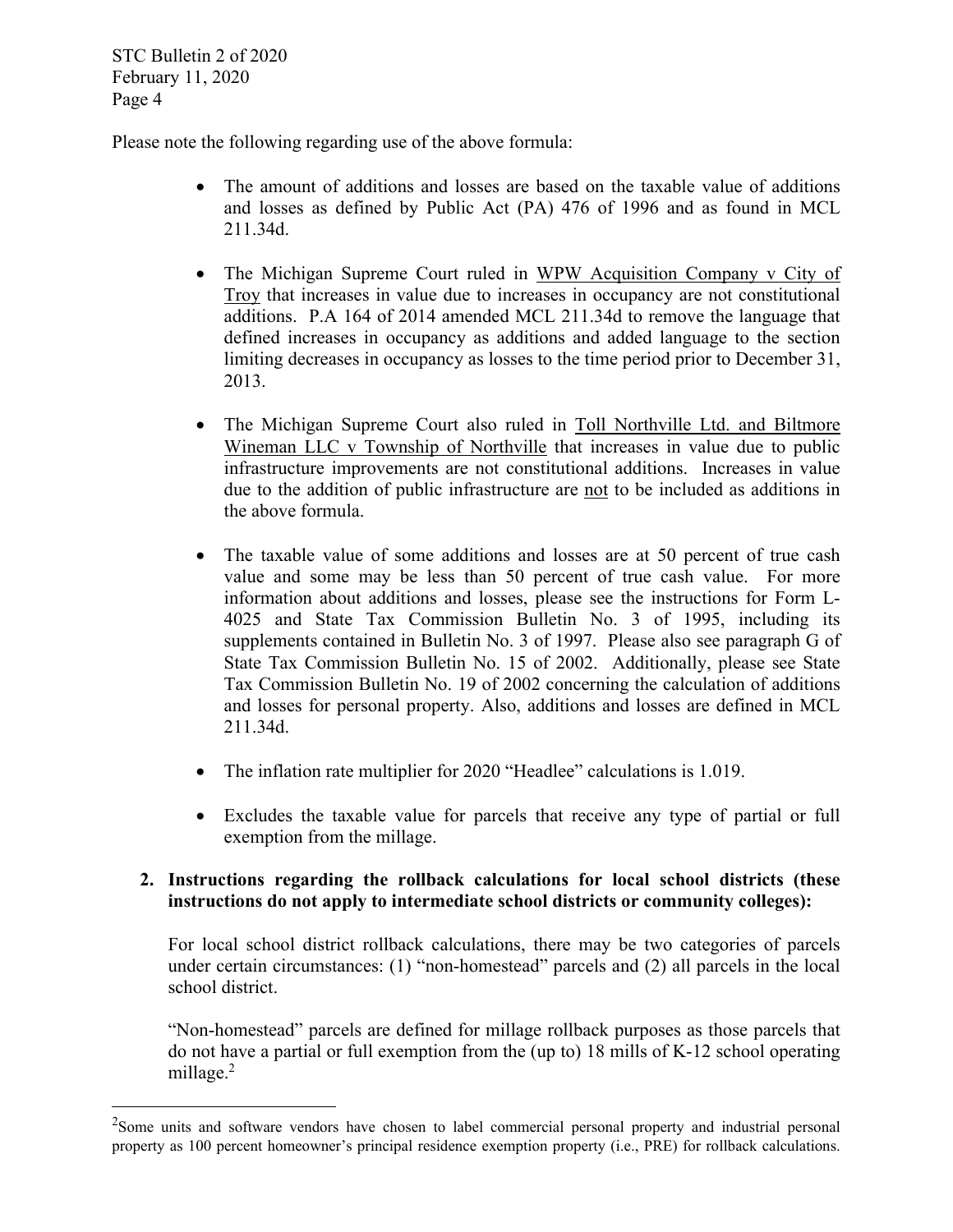STC Bulletin 2 of 2020 February 11, 2020 Page 5

> The "non-homestead" category excludes the taxable value, additions, and losses for parcels that for the current year that

- Have a partial or full homeowner's principal residence exemption,
- Have a partial or full qualified agricultural property exemption,
- Have a qualified forest reserve exemption,
- Are classified as industrial personal property,
- Are classified as commercial personal property,
- Are qualified parcels in a renaissance zone, including a tool and die recovery zone, or
- Receive any other type of partial or full exemption from the millage.

The second category of parcels for local school district rollback purposes consists of all parcels in the local school district. If a local school district levies an operating millage against the category of all parcels in the local school district, the "Headlee" and "Truth in Taxation" rollback calculations shall be made for that group of parcels.

Please note that REZ parcels may or may not be included in the category of all parcels in the local school district. REZ parcels are subject to the levy of millage for building and site sinking funds (MCL 380.1212), but REZ parcels are not subject to hold harmless and other **operating** millages that are levied against all parcels by a local school district (such as for operation of a community swimming pool). It is important to note that where a local school district levies various millages on all parcels, some of which are levied on REZ parcels and some of which are not, it is necessary to perform two sets of rollback calculations for the category of all parcels in the local school district. One set will include REZ parcels and one set will exclude REZ parcels, respectively. Please note, if a parcel receives any other type of partial or full millage exemption from MCL, it shall be treated in the same manner as an REZ parcel.

Likewise, if a local school district levies an operating millage against "non-homestead" parcels, the "Headlee" and "Truth in Taxation" rollback calculations shall be made for that group of parcels. Except in rare circumstances, it will always be necessary to calculate the rollback fractions for the category of "non-homestead" parcels. It will also frequently be necessary to calculate the rollback fractions for all parcels in a local school district.

The following chart lists the operating millages that local school districts generally levy and the corresponding category of parcels each millage is levied against:

However, the State Tax Commission cautions that for some assessing reports and most tax reports a distinction is required between the various types of millage exemptions.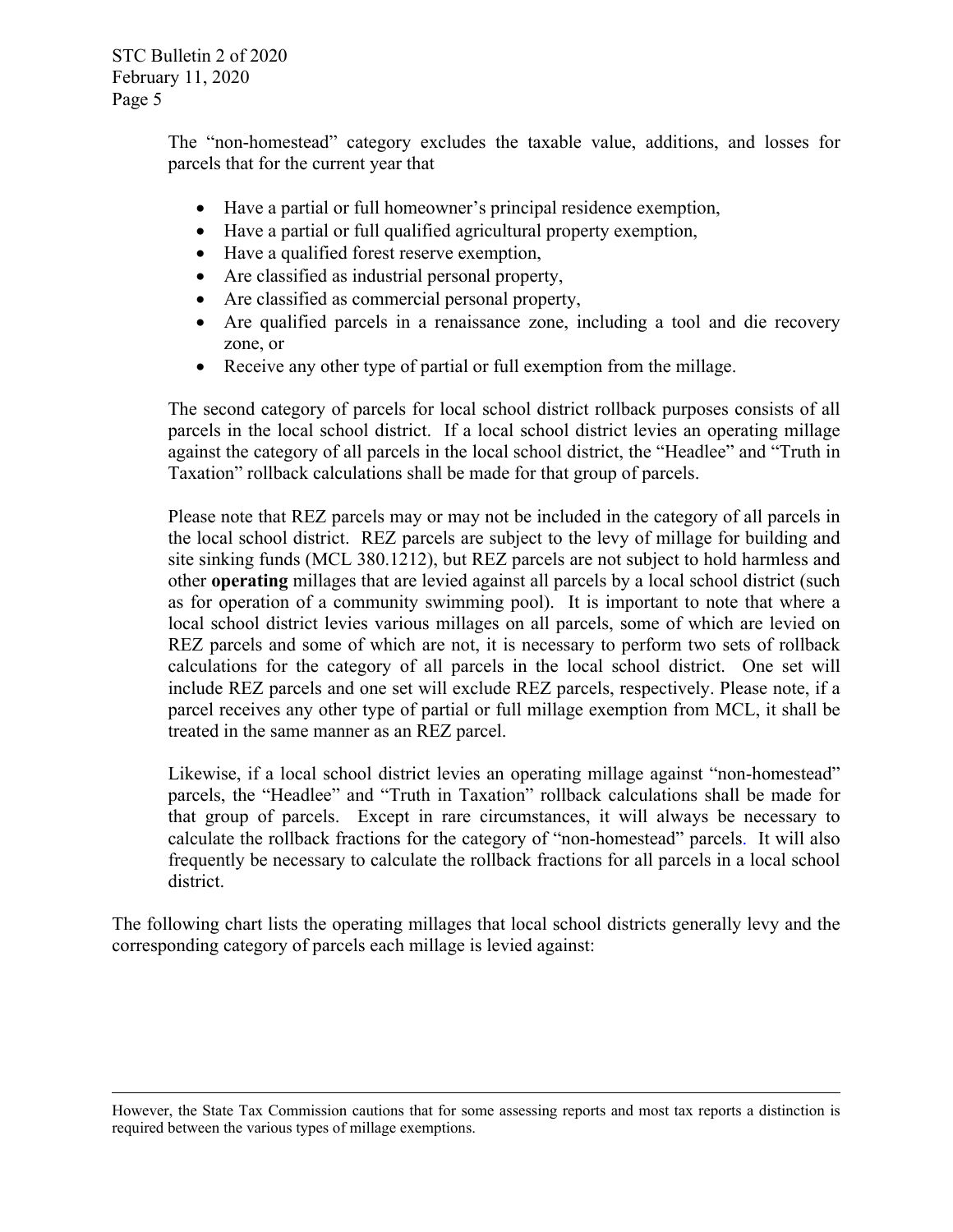| <b>Type of Millage Levied by Local School District</b>                                                                                                                                            | <b>Parcels Against Which the</b><br><b>Millage is Levied</b>       |
|---------------------------------------------------------------------------------------------------------------------------------------------------------------------------------------------------|--------------------------------------------------------------------|
| Supplemental (hold harmless) millage                                                                                                                                                              | All parcels in the local school<br>district                        |
| Up to 18 mills of operating millage when there is no<br>supplemental (hold harmless) millage levied or<br>when there is less than 18 mills of supplemental<br>(hold harmless) millage levied      | Non-homestead parcels in the local<br>school district              |
| Millage levied under MCL 380.1212 for the<br>purpose of creating a building and site sinking fund<br>(this levy is subject to the "Headlee" rollback but<br>not the "Truth in Taxation" rollback) | All parcels in the local school<br>district, including REZ parcels |
| Millage levied for operating a community college<br>under Part 25 of the School Code of 1976                                                                                                      | All parcels in the local school<br>district                        |
| Certain millages levied for the operation of a library<br>(see MCL 380.1211(8) for details)                                                                                                       | All parcels in the local school<br>district                        |
| Certain millages levied for operation of<br>a<br>community swimming pool (see MCL 123.1073 for<br>details)                                                                                        | All parcels in the local school<br>district                        |
| Millage levied for a recreation system (see MCL<br>123.52 for details)                                                                                                                            | All parcels in the local school<br>district                        |
| Millage levied for recreation authorities (see MCL<br>$123.1141$ for details)                                                                                                                     | All parcels in the local school<br>district                        |

### **LOCAL SCHOOL DISTRICT MILLAGE CHART**

Assessors are required to identify and report separate taxable values on Form L-4025 (609) for either one or both of these two categories for each local school district depending on the millage(s) being levied by the school district. Equalization directors are likewise required to calculate a MRF for these same categories on Form L-4028 (612) and Form L-4028IC (613).

Please note that local school districts are not authorized to levy an enhancement millage (of up to 3 mills). MCL 380.705 provides that an enhancement millage may be levied only by an intermediate school district, and then only if approved by the voters of the intermediate school district. See paragraph 4(e) below regarding the proper entries on Form L-4029 (614) for local school districts.

#### **3. Building and site sinking fund millage not subject to "Truth in Taxation":**

The building and site sinking fund millage levied under MCL 380.1212 is subject to the "Headlee" rollback, but it is not subject to the "Truth in Taxation" rollback.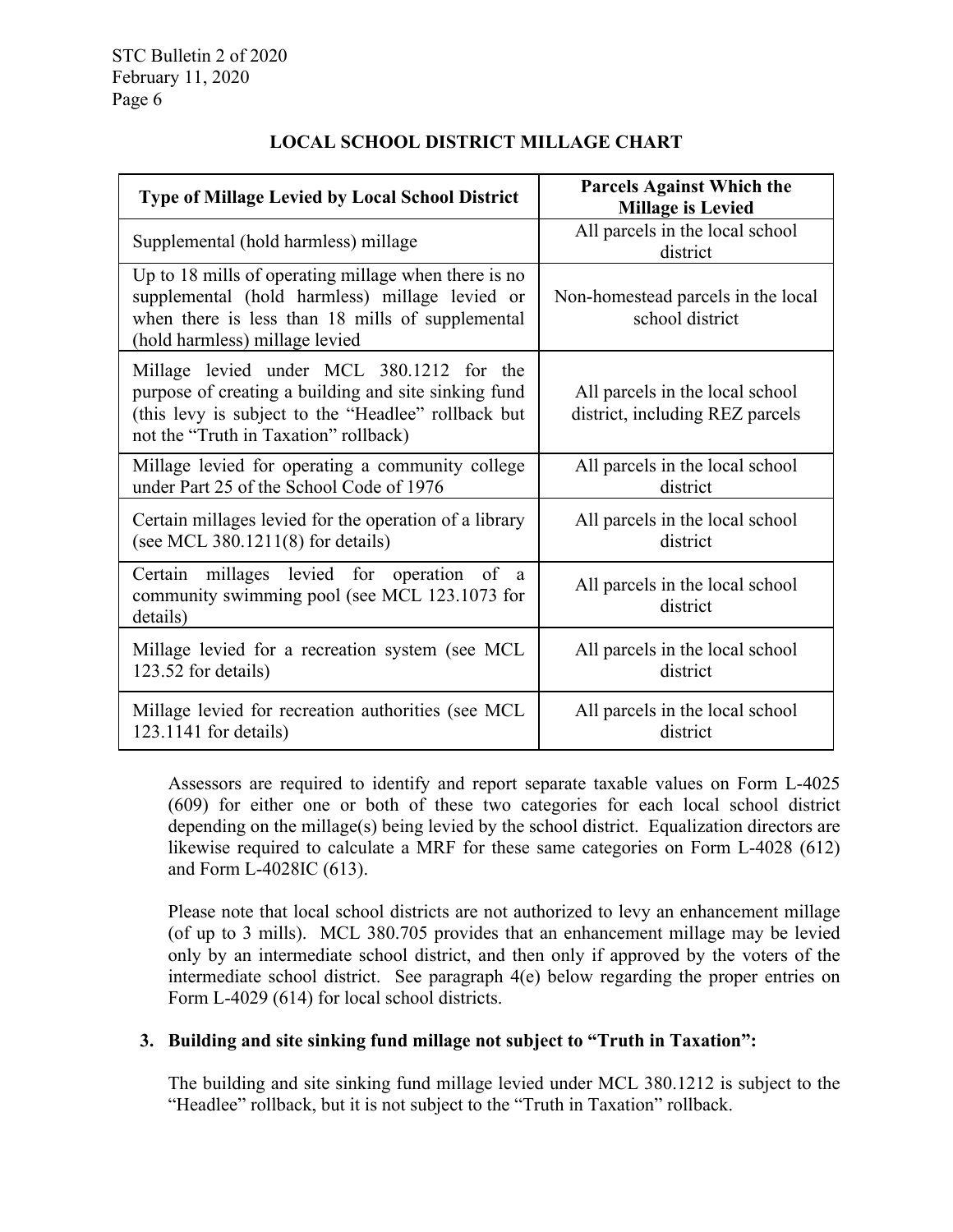#### **4. Guidelines for Form L-4029,** *2020 Tax Rate Request***, due by September 30 each year to the County Board of Commissioners:**

Form L-4029 (614) should be reviewed carefully before completing it so that the instructions are clearly understood. In addition, please note the following guidelines:

- Every MRF shall be rounded to four decimal places. This means that if the number in the fifth place past the decimal is 5 or above you increase the number in the fourth place by 1. If the number in the fifth place past the decimal is 4 or below, do not change the number in the fourth place past the decimal.
- The MRF entered in column 6 shall not exceed 1.0000.
- It is possible to have a MRF of less than 1.0000 due to the uncapping of taxable value resulting from parcels which experienced a transfer of ownership in the prior year.
- The State Education Tax (SET) is not subject to any rollbacks and should not be included on Form L-4029 (614). The State Treasurer separately certifies the SET to local treasurers. This information is posted to the web at www.michigan.gov/set.
- Local school districts shall separately list operating millages on Form L-4029 (614) categorized by whether the millages are levied against all parcels in the local school district or against "non-homestead" parcels in the local school district. (See the definition of "non-homestead" in item 2 above.) The abbreviations "Operating All" and "Operating Non-Home" may be used when completing column 2 on Form L-4029 (614):

"Operating All" is short for "operating millage levied on all parcels in the local school district". For example, supplemental (hold harmless) millages are levied against all parcels in the local school district.

"Operating Non-Home" is short for "operating millage levied on the 'non-homestead' group of parcels". (See the definition of "non-homestead" in paragraph 2 above.)

## **C. Method of Calculating the "Headlee" and Truth In Taxation Millage Rollback Fractions for the Non-Homestead Group**

Because of the difficulty experienced by assessors and computer companies in tracking properties which came into or left the non-homestead group (as previously defined in this Bulletin) of properties during the prior year, the State Tax Commission has adopted the following method of calculating the millage rollback for the non-homestead group of properties which **shall** be used.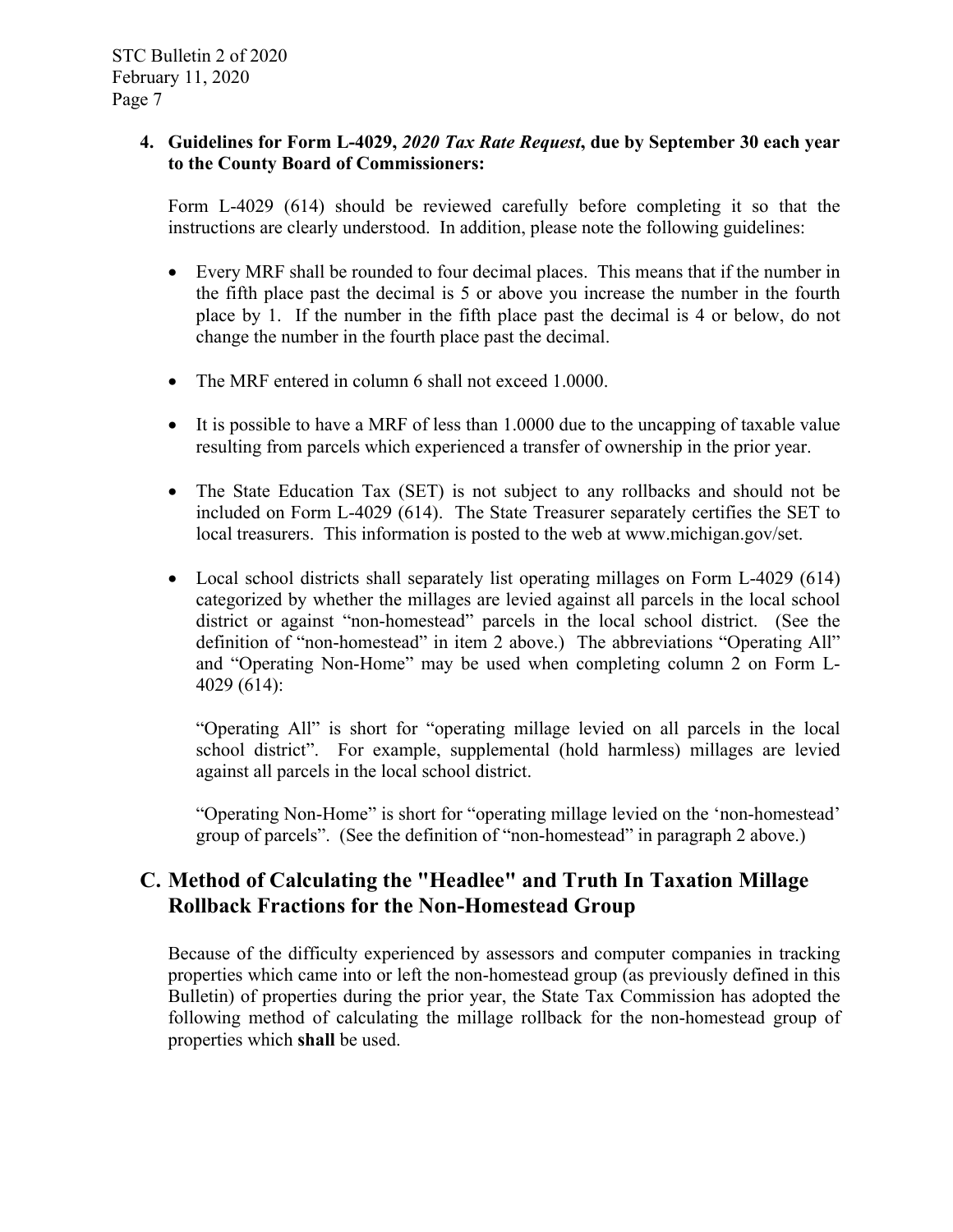- 1. Pick a date after the close of the current March Board of Review but before the First Monday in May of the current year as the status day for determining which properties are part of the NON-HOMESTEAD group for current. **DO NOT** include within this group any properties which have a partial or a total exemption from the non-homestead operating millage as of the status day picked.
- 2. Total the *current* Taxable Valuations of the properties in this group.
- 3. Total the *previous* Taxable Valuations of THESE SAME properties (from step 2) regardless of their previous Homestead status.
- 4. Total the "usual" Losses and Additions for THESE SAME properties. The "usual" Losses and Additions are the Losses and Additions discussed on pages 2 through 4 of the Instructions for Form L4025 (such as new construction or a building burning down). DO NOT include, in the total, Losses and Additions due to properties moving in and out of the NON-HOMESTEAD group.
- 5. Calculate the rollback fractions using these numbers.

**Example**: If there were 1000 properties in the non-homestead group of properties in the previous year but there were only 950 properties in the group as of the date picked for the current year:

- 1. Pick the date.
- 2. Total the *current* Taxable Valuations of the 950 properties.
- 3. Total the previous Taxable Valuations of the same 950 properties.
- 4. Total the "usual" Losses and Additions applicable to the same 950 properties. DO NOT include Losses and Additions attributable to properties moving in and out of the group since the Fourth Monday in May of previous year.
- 5. Calculate the millage rollbacks using the Taxable Values (found in steps 1 through 3) attributable to the same 950 properties.

The method outlined in the preceding five steps shall NOT be used when calculating the millage rollback fractions applied against those millages levied by local school districts on all properties in the local school district. The method outlined in the preceding five steps shall be used when calculating the millage rollback fractions that apply to millages levied by a LOCAL school district against the non-homestead group of properties in the LOCAL school district.

**For Local School Districts:** Since commercial personal property is exempt from only the first 12 mills "non-homestead" operating millage levied, most school districts will be levying one operating rate on commercial personal property and a higher rate on "nonhomestead" property. And most districts levying supplemental (hold-harmless) millage will levy three different operating rates: one rate on "homestead" property, a higher rate on commercial personal property, and an even higher rate on "non-homestead" property. To help ensure that the correct millage rates are levied on all property classes, a box has been added to the lower right corner of the L-4029 (614) form. The local school district is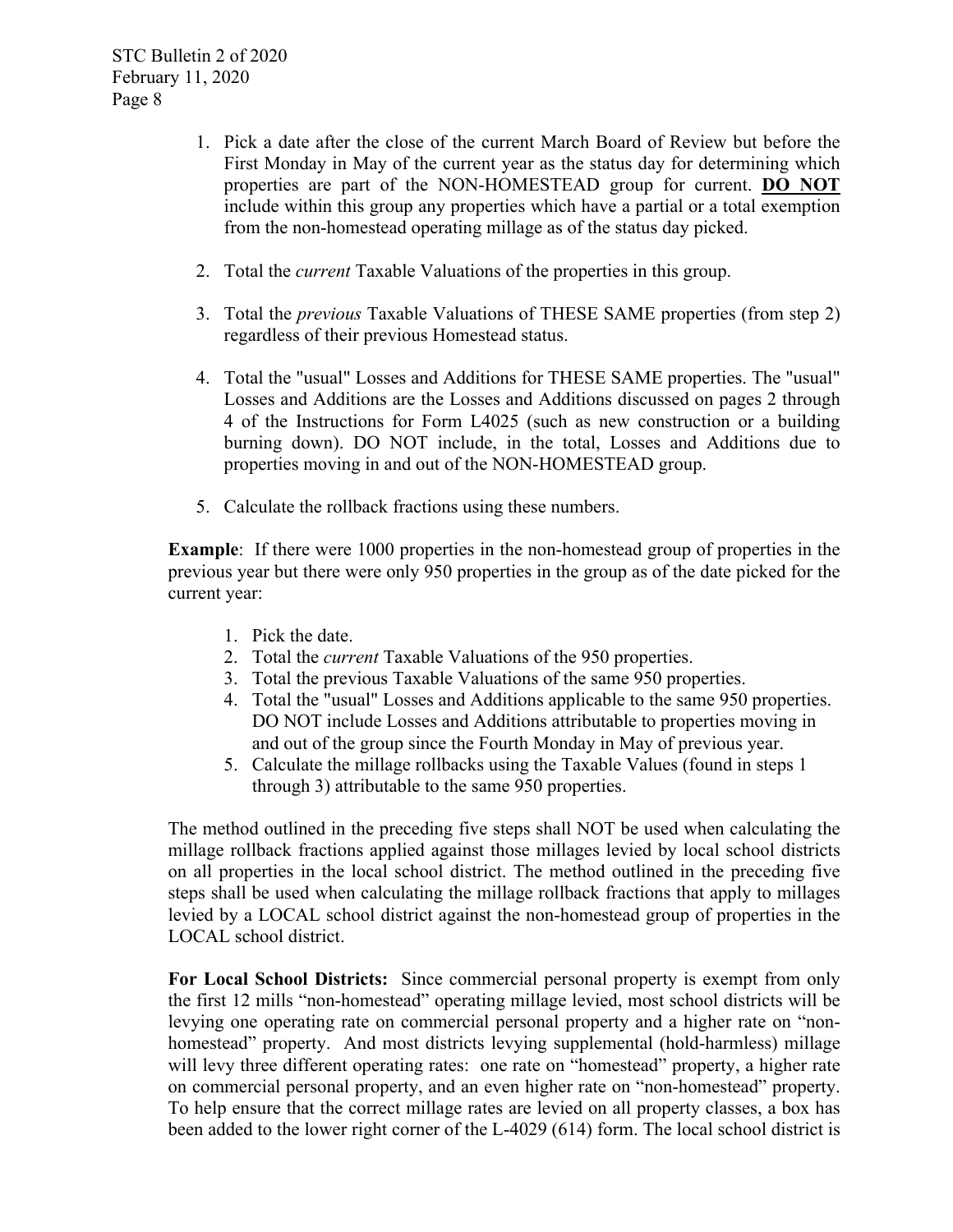to enter in this box the combined total of the NH operating and the supplemental (holdharmless) operating millage requested to be levied for each of the class groups listed. These totals should **not** include any recreational millage, sinking fund millage or debt.

For example, for a school district levying 17.8 mills on "non-homestead" property, the district should enter "0" in the box For Principal Residence, Qualified Ag, Qualified Forest and Industrial Personal; "5.8" in the box For Commercial Personal"; and "17.8" in the box "For All Other Property."

The exemptions on industrial personal, qualified forest, and other "homestead" property, and commercial personal property, are reduced by any supplemental (hold-harmless) millage levied.

**Example:** A local school district has voted 5 hold harmless mills on "homestead" property in addition to the 18 mills on "non-homestead" property, reducing the 18 mill exemption to 13 mills, (the 18 mills was reduced by a current year MRF to 17.8 mills) and reducing the 12-mill commercial personal property exemption to 7 mills.

On the L-4029 (614) lines, the district requests:

- 1. The levy of 5 mills on all property, designated as "OP ALL" or "OP HH/SUPP", and
- 2. 12.8 mills on "non-homestead" property, designated as "OP NH" (assumes a 0.2 mill millage reduction).

The following millage rates should be entered in the new box in the lower right corner of the L-4029 (614):

- 1. For Principal Residence, Qualified Ag, Qualified Forest and Industrial Personal 5.0
- 2. For Commercial Personal 10.8: The commercial personal exemption of 12 mills is reduced by 5 mills, leaving a remaining exemption of 7 mills to apply to the nonhomestead operating millage.  $(5.0$  HH/S +  $(12.8$  NH  $- 7) = 10.8$ )
- 3. For all other property  $-17.8$ : The total of 5.0 and 12.8 mills. (5.0 HH/S + 12.8 NH = 17.8)

**For intermediate school districts:** Please note that the value of REZ parcels may or may not be included in the rollback calculations for an intermediate school district (ISD). REZ parcels are subject to the levy of enhancement millages (see MCL 380.1211c), but REZ parcels are not subject to any other operating millages levied by an ISD. It is important to note that where an ISD levies an enhancement millage on all parcels including REZ parcels and levies another millage which is not levied on REZ parcels, it is necessary to perform two sets of rollback calculations. One set will include REZ parcels and one set will exclude REZ parcels, respectively.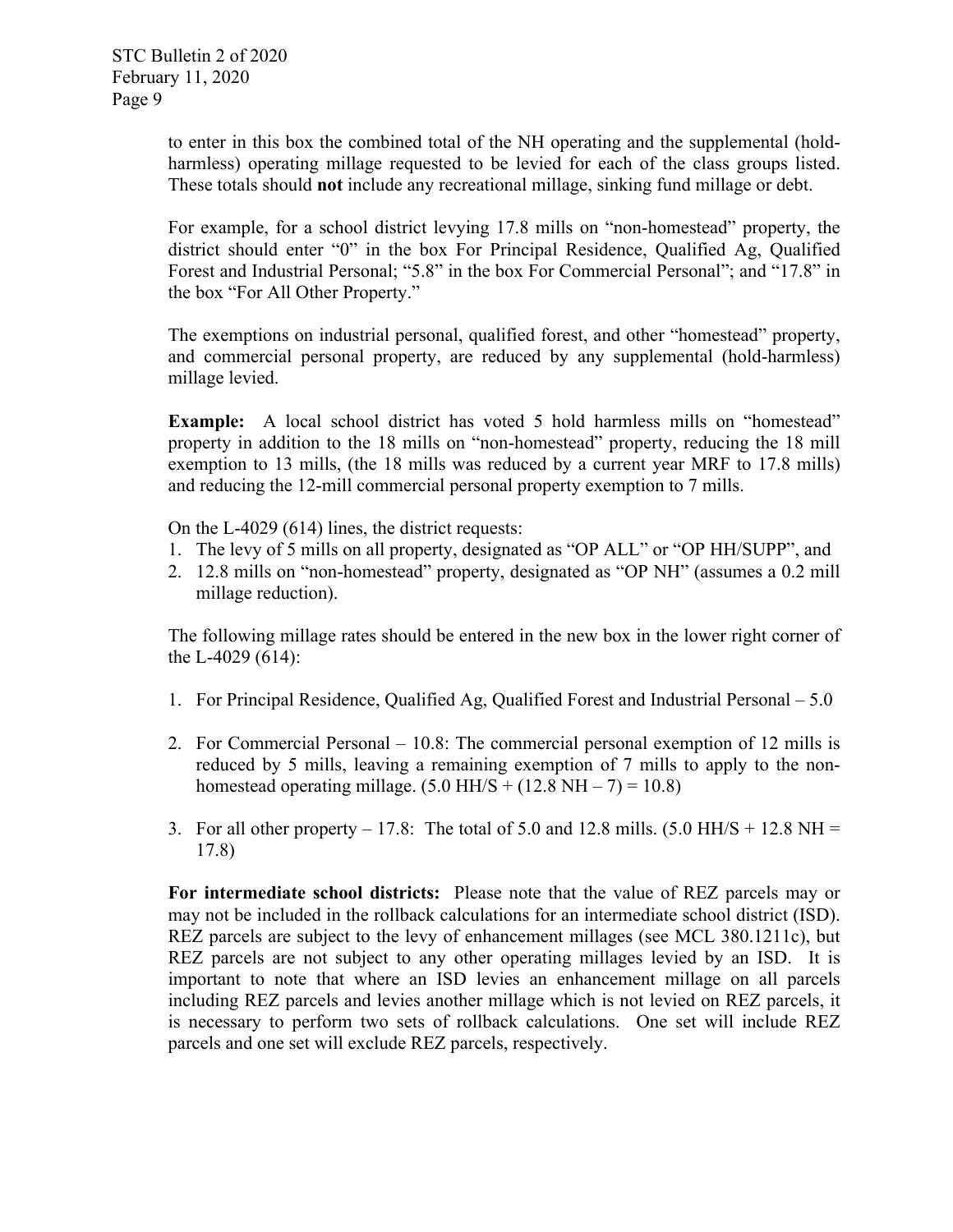## **D. 2020 Millage Rollbacks Related to State Equalization (MCL 211.34)**

There may be Counties, Villages, authorities, Townships, and Cities which will be impacted by the additional rollback requirement of MCL 211.34. MCL 211.34 provides that "…Each year the county board of commissioners shall advise the local taxing units when the state tax commission increases the equalized value of the county as established by the board of county commissioners and each taxing unit other than a city, township, school district, intermediate school district, or community college district, shall immediately reduce its maximum authorized millage rate, as determined after any reduction caused by section 34d, so that subsequent to the increase ordered by the state tax commission pursuant to Act No. 44 of the Public Acts of 1911, as amended, being sections 209.1 to 209.8 of the Michigan Compiled Laws, total property taxes levied for that unit shall not exceed that which would have been levied for that unit at its maximum authorized millage rate, as determined after any reduction caused by section 34d, if there had not been an increase in valuation by the state. If its state equalized valuation exceeds its assessed valuation…, a city or township shall reduce its maximum authorized millage rate, as determined after any reduction caused by section 34d, so that total property taxes levied for that unit do not exceed that which would have been levied based on its assessed valuation."

#### **1. "Truth in County Equalization" (applies to the millages levied by Counties, Villages, and authorities only):**

A "Truth in County Equalization" rollback fraction shall be calculated for each County, Village, and authority when its 2020 state equalized value (SEV) exceeds its 2020 County equalized value (CEV). "Truth in County Equalization" does not affect Townships, Cities, local school districts, intermediate school districts, or community colleges. Also, taxing authorities located in more than one County are not subject to "Truth in County Equalization".

The following is the formula for calculating the "Truth in County Equalization" rollback fraction:

"Truth in County Equalization" rollback = total taxable value based on CEV for all classes total taxable value based on SEV for all classes

Total taxable value based on CEV is the total taxable value of individual parcels in the taxing jurisdiction as if CEV had become the final SEV for the unit. The total taxable value based on SEV is the actual total taxable value of individual parcels calculated using final SEV as of the fourth Monday in May. For example, assume the following for an individual parcel with no additions or losses:

- 2019 SEV and taxable value  $(TV) = 100,000$
- 2020 CEV =  $102,000$
- 2020 SEV =  $105,000$
- 2020 TV based on CEV =  $102,000$
- 2020 TV based on  $SEV = 104,400$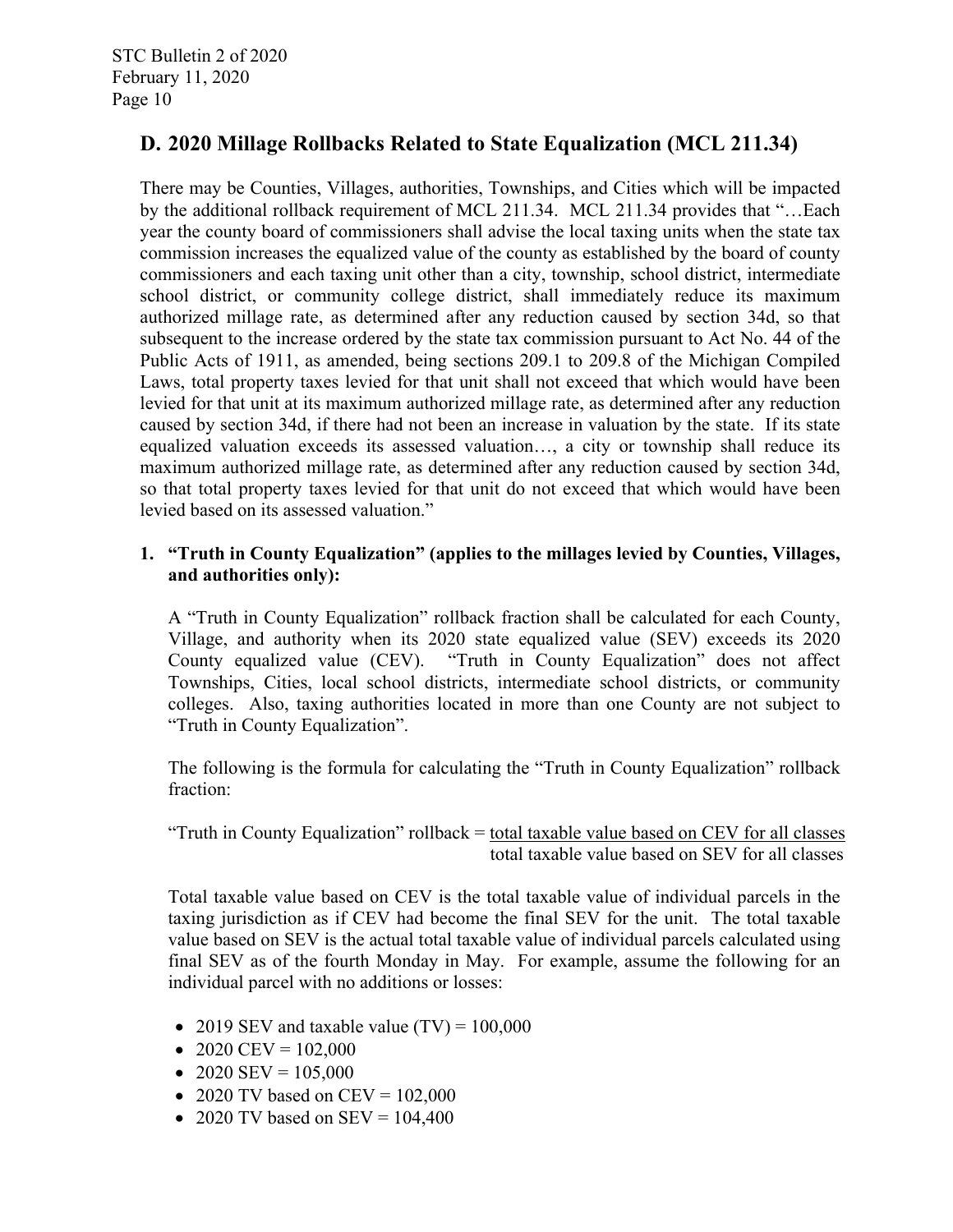The 2020 TV based on CEV of 102,000 will contribute to the numerator of the rollback fraction formula, while the 2020 TV based on SEV of 104,400 will contribute to the denominator of the fraction in the formula for "Truth in County Equalization".

Note that the rollback fraction calculated for a County will likely be different from the fraction calculated for a Village or for an authority because of the different mix of properties within each taxing jurisdiction. The "Truth in County Equalization" millage rollback fraction shall not exceed 1.0000.

#### **2. "Truth in Assessing" (applies to the millages levied by Cities and Townships only):**

A "Truth in Assessing" rollback fraction shall be calculated for each City and Township when its 2020 SEV exceeds its 2020 assessed value (AV).

The following is the formula for calculating the "Truth in Assessing" rollback fraction:

"Truth in Assessing" rollback = total taxable value based on AV for all classes total taxable value based on SEV for all classes

Total taxable value based on AV is the total taxable value of individual parcels in the assessing unit as if AV had become the final SEV in the unit. Total taxable value based on SEV is the final total taxable value calculated using final SEV for all parcels as of the fourth Monday in May. For example, assume the following for an individual parcel with no additions or losses:

- 2019 SEV and  $TV = 99,000$
- $\bullet$  2020 AV = 99,000
- $\bullet$  2020 SEV = 101,000
- 2020 capped value  $(CV) = 101,000$
- 2020 TV based on  $AV = 99,000$
- 2020 TV based on  $SEV = 101,000$

The 2020 TV based on AV of 99,000 contributes to the numerator of the rollback fraction formula, while the 2020 TV based on SEV of 101,000 contributes to the denominator of the fraction in the rollback formula for "Truth in Assessing". For some parcels, the TV based on AV may be the same as TV based on SEV because the CV is lower than both AV and SEV. The "Truth in Assessing" millage rollback fraction shall not exceed 1.0000.

Both the "Truth in County Equalization" and the "Truth in Assessing" rollback fractions identified above are applied against the unit's respective "maximum authorized millage rate" (regardless of when the millage was approved by the voters), but after any reduction caused by the unit's section 211.34d ("Headlee") MRF for the current year. For example, a "Truth in Assessing" millage rollback fraction would be applied to the maximum rate for a Township or City after that rate has been reduced by any applicable "Headlee" MRF for the current year.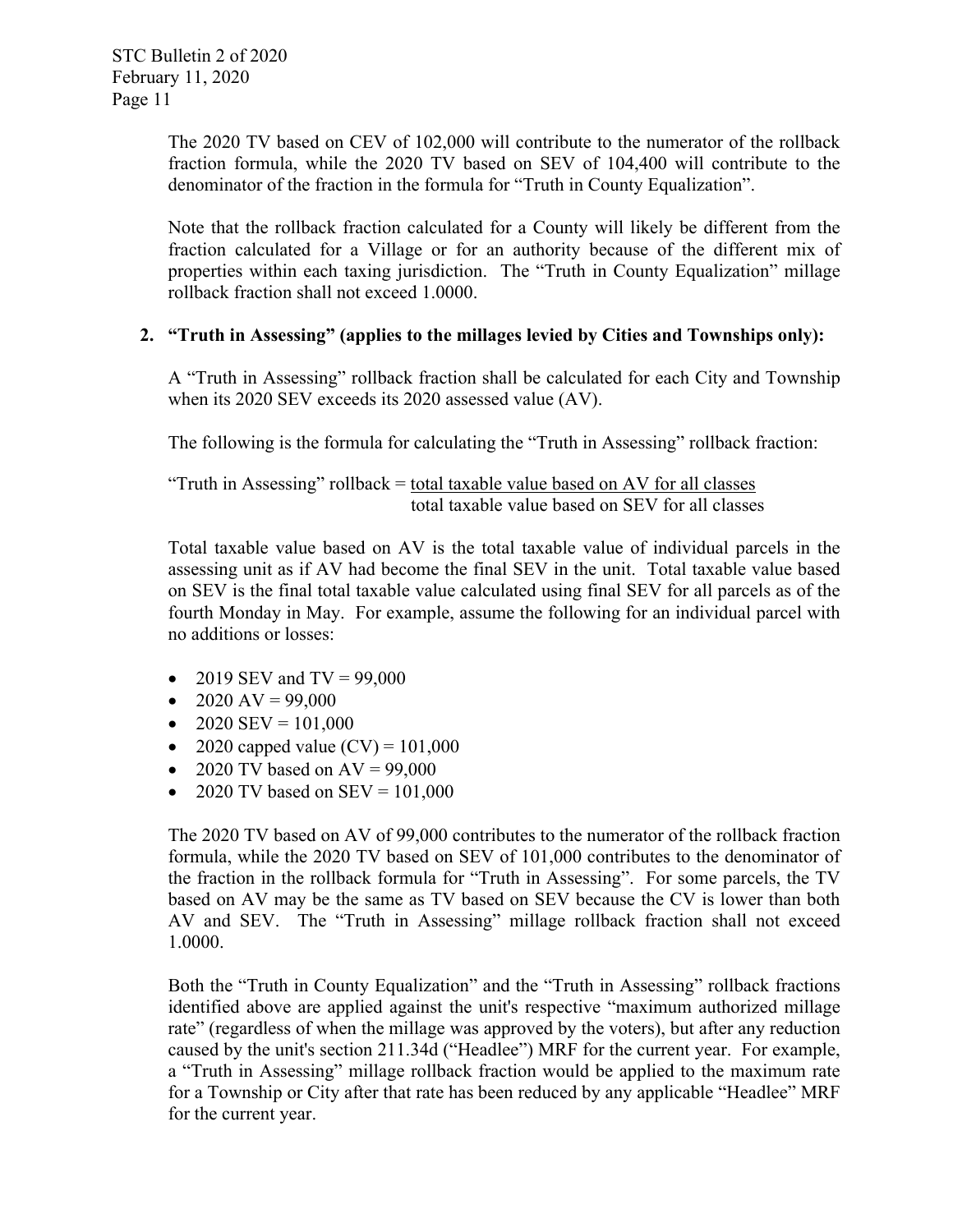Each of the "Truth in County Equalization" and "Truth in Assessing" rollback fractions is placed on Form L-4029 in column 8, which is labeled "Sec. 211.34 Truth in Assessing or Equalization Millage Rollback Fraction". There will never be a circumstance where there is both a "Truth in County Equalization" rollback fraction and a "Truth in Assessing" rollback fraction for the same taxing jurisdiction. Therefore, column 8 is used for one rollback fraction or the other, not both.

The adoption of a SEV by the State Tax Commission which exceeds the CEV for any one, any combination, or all of the separately equalized classifications of property of a County shall result in the calculation of a "Truth in County Equalization" millage rollback fraction to be applied to the total authorized County, Village, or authority millage rate, after any applicable "Headlee" reduction. It should be noted that all "Truth in County Equalization" millage rollback fractions are calculated on the basis of all of the classifications of the County, Village, or authority taken together, not by each separately equalized classification taken separately.

The maximum authorized millage rate, after reduction by any applicable "Headlee" or MCL 211.34 reduction for the year results in the applicable millage rate for the County, Village, or authority in the matter of "Truth in County Equalization" or the applicable millage rate for the Township or City in the case of "Truth in Assessing". Both rates may need to be further reduced by "Truth in Taxation", if applicable. After all of these considerations, the reduced rate is applied against the TV of each parcel of property on the tax roll.

## **E. "Truth in Taxation" (Required by MCL 211.24e)**

Truth in Taxation intends that the Board of a taxing unit approve the operating millage levy when the following situation occurs. The current levy of the sum of all operating millages for the unit produces more tax dollars than last year's actual levy. For the preceding statement, ignore additions, losses, and building and site fund millage.

#### **1. 2020 formulas for calculating the "Truth in Taxation" base tax rate (BTR) and the base tax rate fraction (BTRF):**

|  | $2020$ BTR = 2019 operating levy rate x 2020 BTRF                   |
|--|---------------------------------------------------------------------|
|  | $2020$ BTRF = $2019$ total TV - losses<br>2020 total TV - additions |

The amounts of the losses and additions used in the formula above will be the same as those used in the "Headlee" calculation discussed in paragraph A of this bulletin. The BTRF is calculated for each local taxing unit on Form L-4034 (2166).

**Important note regarding millages approved in 2020:** If a local taxing unit wishes to levy combined operating millage that is greater than the 2020 BTR, the local unit must comply with one of the two options described in paragraph 2 below. This is true even if the millage to be levied has been approved by the voters anytime in 2020. This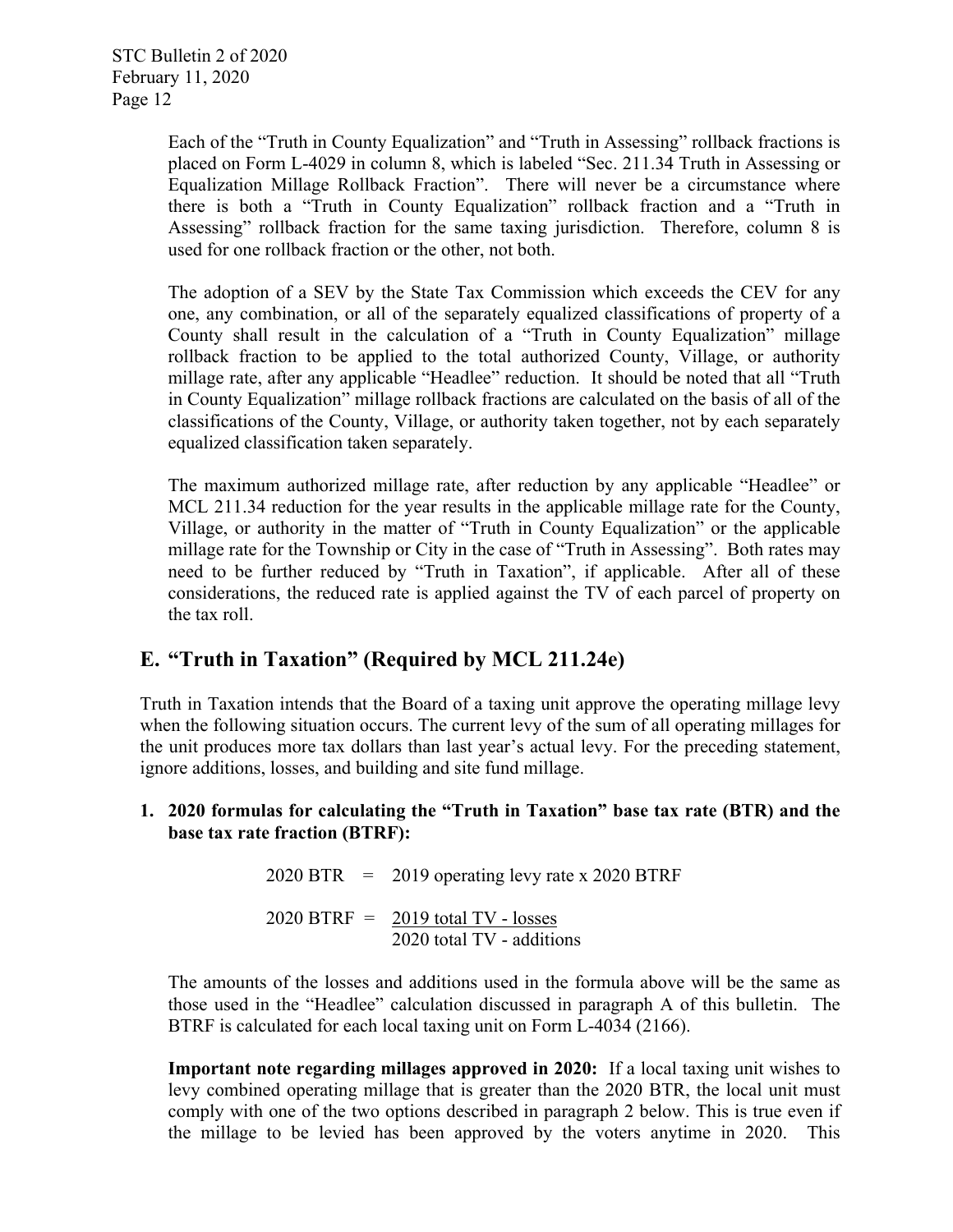requirement is different from the provisions of the "Headlee" rollback, which do not apply in 2020 to new millages authorized by the voters after April 30, 2020.

**Special note for Counties only:** A County must reduce its BTR for "Truth in Taxation" purposes by a rate produced by dividing its estimated convention facilities tax revenue by the County's current year TV. A further reduction in a County's 2020 BTR must be made in the same manner for the estimated cigarette tax revenue to be received by the County during the calendar year 2020. An estimate of this revenue and the convention facilities tax revenue will be sent to the Counties in May 2020. A County which complies with Section 16 of the Uniform Budgeting and Accounting Act (see paragraph 2 below) is not required to make the calculations relating to the convention facilities tax and the cigarette tax discussed in this paragraph. The procedure for levying an operating tax rate that exceeds the BTR is prescribed in MCL 211.24e and will be discussed in paragraph 2 below.

#### **2. Procedures for levying an operating millage rate which exceeds the BTR:**

A local taxing entity which wishes to levy an operating millage rate that exceeds the BTR may do so either (a) by complying with Section 16 of the Uniform Budgeting and Accounting Act (MCL 141.436) or (b) by complying with the requirements of "Truth in Taxation" (MCL 211.24e).

The following are the provisions of Section 16 of the Uniform Budgeting and Accounting Act:

- a. Unless another method for adopting a budget is provided by a charter provision in effect on April 1, 1980, the legislative body of each local unit shall pass a general appropriations act for all funds except trust or agency, internal service, enterprise, debt service or capital project funds for which the legislative body may pass a special appropriation act.
- b. **The general appropriations act shall set forth the total number of mills of ad valorem property taxes to be levied and the purposes for which that millage is to be levied. The amendatory act that added this subsection shall be known and may be cited as "the truth in budgeting act".**
- c. The general appropriations act shall set forth the amounts appropriated by the legislative body to defray the expenditures and meet the liabilities of the local unit for the ensuing fiscal year, and shall set forth a statement of estimated revenues, by source, in each fund for the ensuing fiscal year.
- d. The general appropriations act shall be consistent with uniform charts of accounts prescribed by the state treasurer or, for local school districts and intermediate school districts, by the state board of education.
- e. This act shall not be interpreted to mandate the development or adoption by a local unit of a line-item budget or line-item general appropriations act.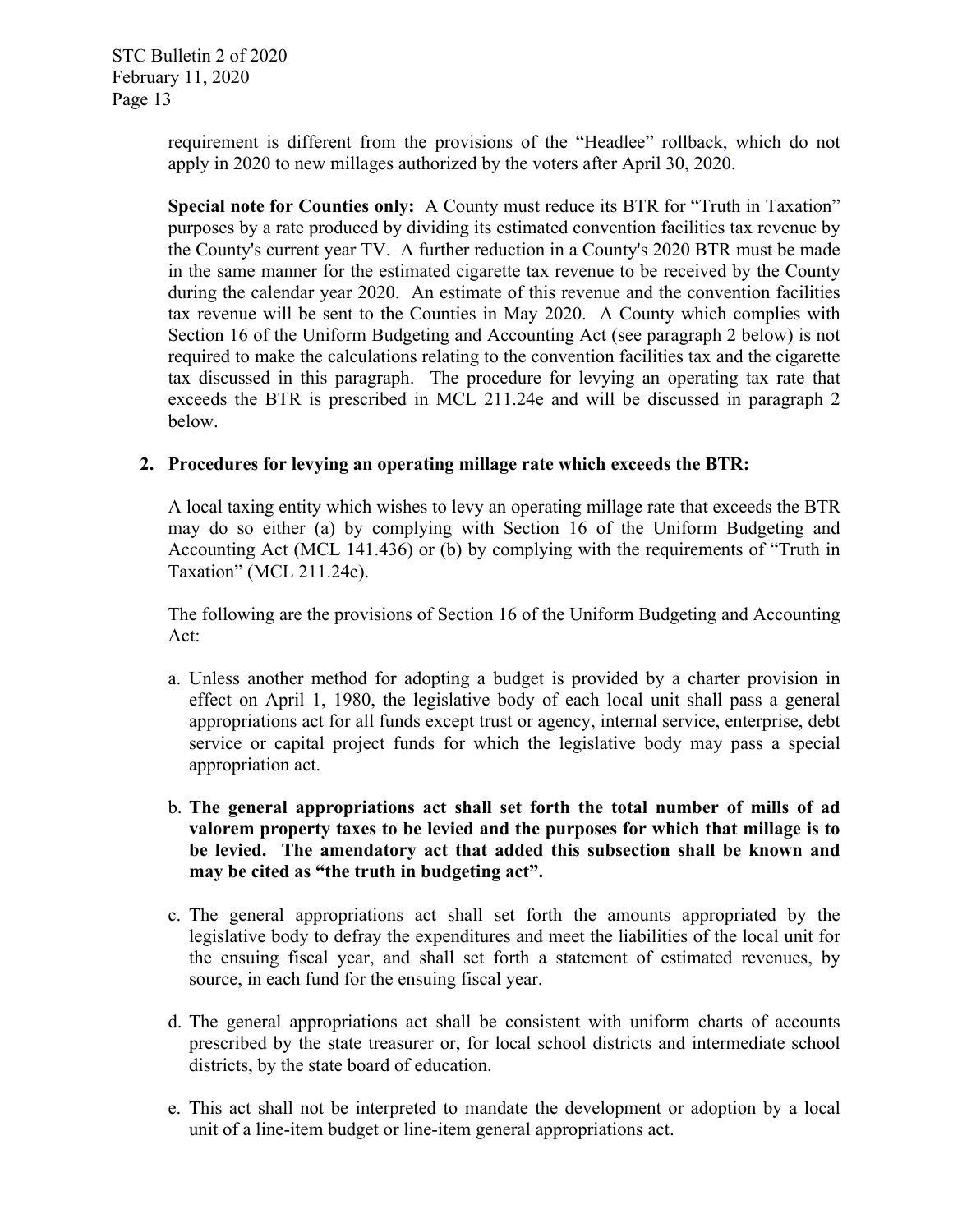- f. The legislative body shall determine the amount of money to be raised by taxation necessary to defray the expenditures and meet the liabilities of the local unit for the ensuing fiscal year, shall order that money to be raised by taxation, within statutory and charter limitations, and shall cause the money raised by taxation to be paid into the funds of the local unit.
- g. Except as otherwise permitted by section 102 of the state school aid act of 1979, 1979 PA 94, MCL 388.1702, or by other law, the legislative body shall not adopt a general appropriations act or an amendment to that act which causes estimated total expenditures, including an accrued deficit, to exceed total estimated revenues, including an available surplus and the proceeds from bonds or other obligations issued under the fiscal stabilization act, 1981 PA 80, MCL 141.1001 to 141.1011, or the balance of the principal of these bonds or other obligations. (Emphasis added.)

**If a unit complies with Section 16 of the Uniform Budgeting and Accounting Act, it is not required to publish a separate "Truth in Taxation" notice or have a separate "Truth in Taxation" hearing (as required by MCL 211.24e) when it wishes to levy an operating rate which exceeds the BTR.** 

The following are the requirements of MCL 141.412 regarding the notice of hearing for the proposed budget (these are separate from the "Truth in Taxation" notice requirements):

A local unit shall hold a public hearing on its proposed budget. The local unit shall give notice of the hearing by publication in a newspaper of general circulation within the local unit at least 6 days before the hearing. The notice shall include the time and place of the hearing and shall state the place where a copy of the budget is available for public inspection. The notice shall also include the following statement printed in 11-point boldfaced type: "The property tax millage rate proposed to be levied to support the proposed budget will be a subject of this hearing."

Those taxing entities that wish to levy an operating millage rate which is greater than the BTR but which do not meet the requirements of Section 16 of the Uniform Budgeting and Accounting Act must meet the "Truth in Taxation" requirements of MCL 211.24e. Form L-4297(868) is a model Notice of Public Hearing for use by local taxing units which do not meet the requirements of Section 16 of the Uniform Budgeting and Accounting Act. Form L-4297(868) fulfills the requirements of MCL 211.24e for the notice required to be published in the newspaper if a local unit of government intends to levy an operating millage rate greater than the BTR and does not meet the requirements of Section 16 of the Uniform Budgeting and Accounting Act. Also included with this bulletin is an example showing how to calculate the figures which are placed on the "Truth in Taxation" Notice of Public Hearing (Form L-4297 (868)). It is important to note that Form L-4297 (868) is not the notice form for the budget hearing under Section 16 of the Uniform Budgeting and Accounting Act.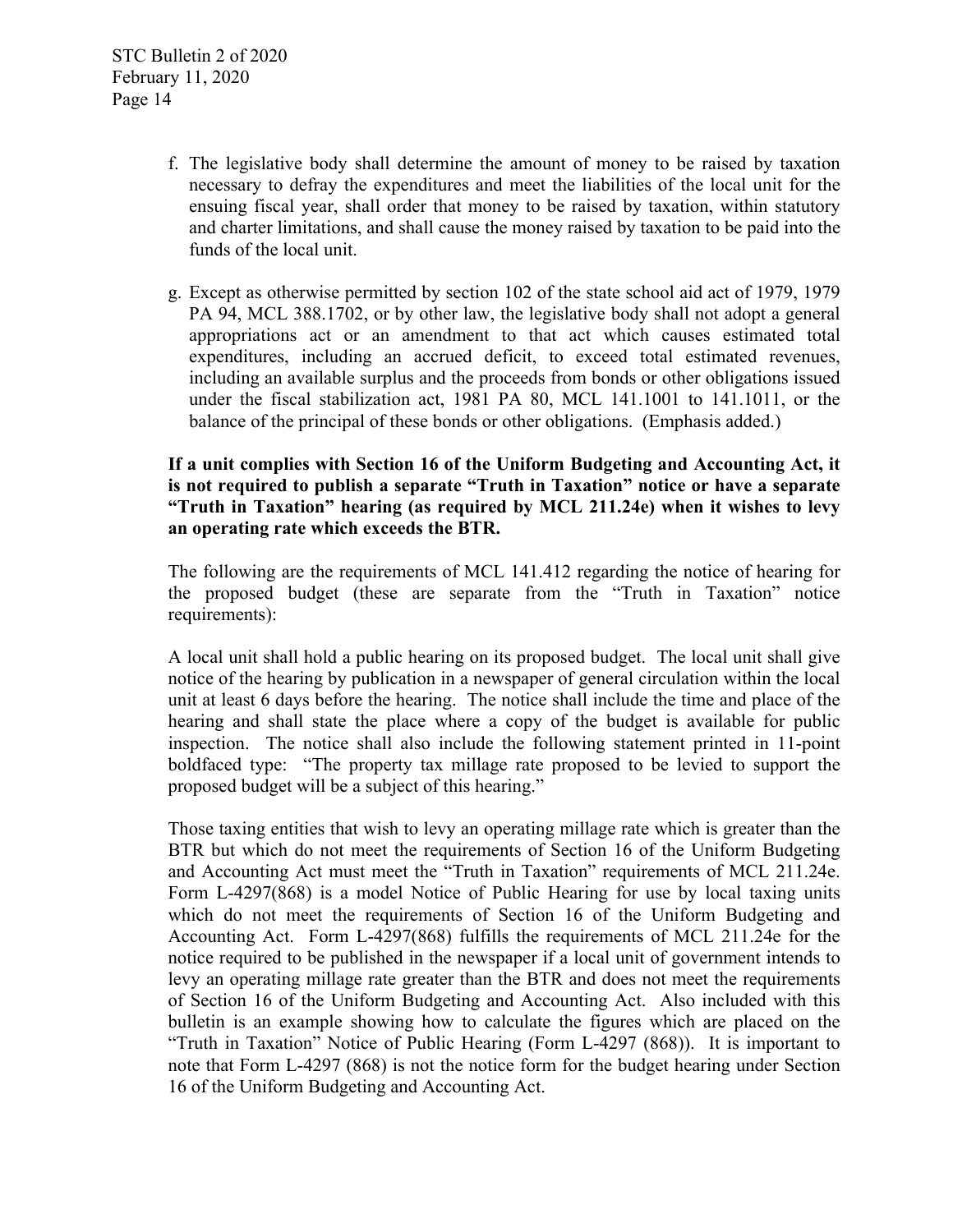There is no prohibition against holding a "Truth in Taxation" hearing prior to and in anticipation of an approval of millage by voters.

### **3. Additional BTR, BTRF, and "Truth in Taxation" procedures and information:**

- The BTRF is calculated each year and does not compound.
- The BTRF is rounded to 4 decimal places.
- The BTR is calculated by multiplying the BTRF by the operating millage rate levied in the immediately preceding year. The BTR shall be rounded down as directed by PA 38 of 1999.
- MCL 211.24e ("Truth in Taxation") provisions are not applicable to a taxing jurisdiction that levied an operating millage of one mill or less in the immediately preceding year.
- If a local taxing entity fulfills the legal requirements for levying an operating millage in excess of the BTR, the rate levied shall not exceed the maximum authorized rate after reduction by MCL 211.34 and MCL 211.34d, where reductions under those sections are applicable.
- "Truth in Taxation" provisions do apply to local school districts (i.e., local school district millages are subject to "Truth in Taxation").

#### **4. Example of calculations for the "Truth in Taxation" Notice of Public Hearing for 2020 (Form L-4297 (868)):**

Example:

- 2020 BTR for a local taxing entity is 9.5000 mills.
- $\bullet$  2019 TV = 1,000,000
- 2019 operating millage levied  $= 9.6000$  mills
- 2020 TV =  $1,050,000$
- The local taxing entity in question wishes to levy 10.0000 mills for operating purposes and the 10.0000 mills do not exceed the maximum authorized millage rate after reduction by MCL 211.34d ("Headlee") and MCL 211.34 ("Truth in Assessing" or "Truth in County Equalization").

Given this information, the following formulas would be used to calculate the figures to be entered on Form L-4297:

Proposed increase = millage the taxing entity proposes to levy in 2020 - BTR

Proposed increase =  $10.0000$  mills -  $9.5000$  mills =  $0.5000$  mills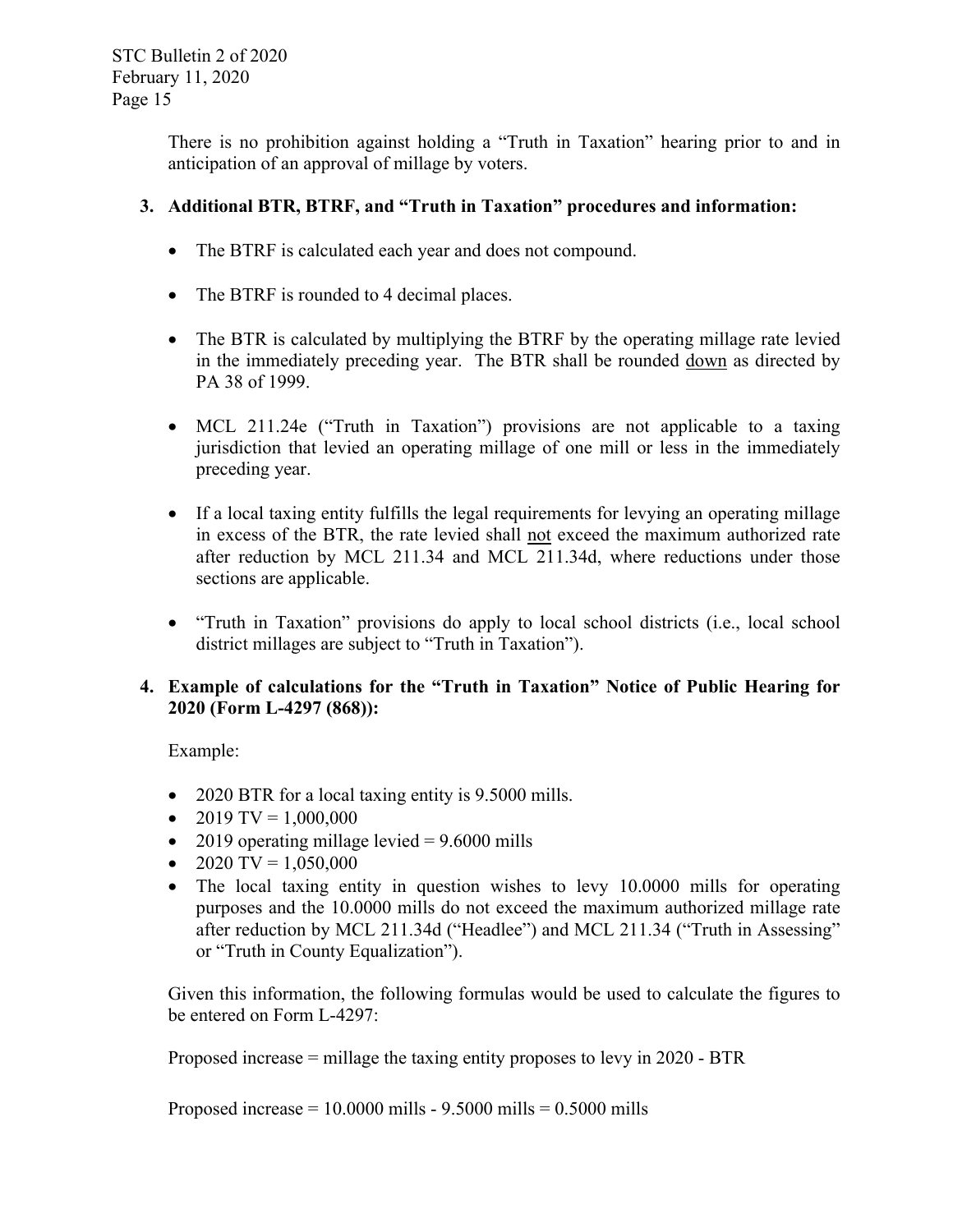Percentage increase in operating revenue  $=$  proposed increase X 100 BTR

> = 0.5000 mills X 100 9.5000 mills

 $= 5.26\%$ 

Percentage increase (could also be a decrease) if the proposed increase is not approved

- = (BTR X current year TV) (operating millage levied in prior year X prior year TV) X 100 (operating millage levied in prior year X prior year TV)
- $=$  (9.5000 mills X 1,050,000) (9.6000 mills X 1,000,000) X 100 (9.6000 mills X 1,000,000)
- $= (0.0095 \text{ X } 1,050,000) (0.0096 \text{ X } 1,000,000) \text{ X } 100$ (0.0096 X 1,000,000)
- = 9,975 9,600 X 100 9,600
- 375 X 100 9,600
- $= 3.91\%$

## **F. Additional Considerations**

- In years that the inflation rate is greater than 1.000 and the Headlee millage reduction fraction (MRF) is less than 1.0000, Truth in Taxation's base tax rate fraction (BTRF) by definition is less than the MRF.
- When the inflation rate is less than 1.000, the BTRF will exceed the MRF in all cases.
- Definition for this purpose: 'Maximum Allowable Millage' means all operating millage as reduced by applying the applicable Headlee multiplier, and Truth in Assessing or Truth in Equalization multiplier.
- While the Headlee MRF is limited on the upside to 1.0000, Truth in Taxation's BTRF may exceed 1.0000. However, the BTRF cannot cause the base tax rate to exceed the 'maximum allowable millage' net of any building and site fund millage (BSF).
- Newly approved operating millage (since last year's levy) is subject to the requirements of Truth in Taxation. So even when the BTRF is greater than the MRF or 1.0000, the newly approved millage will often cause the 'Base Tax Rate' to be less than the